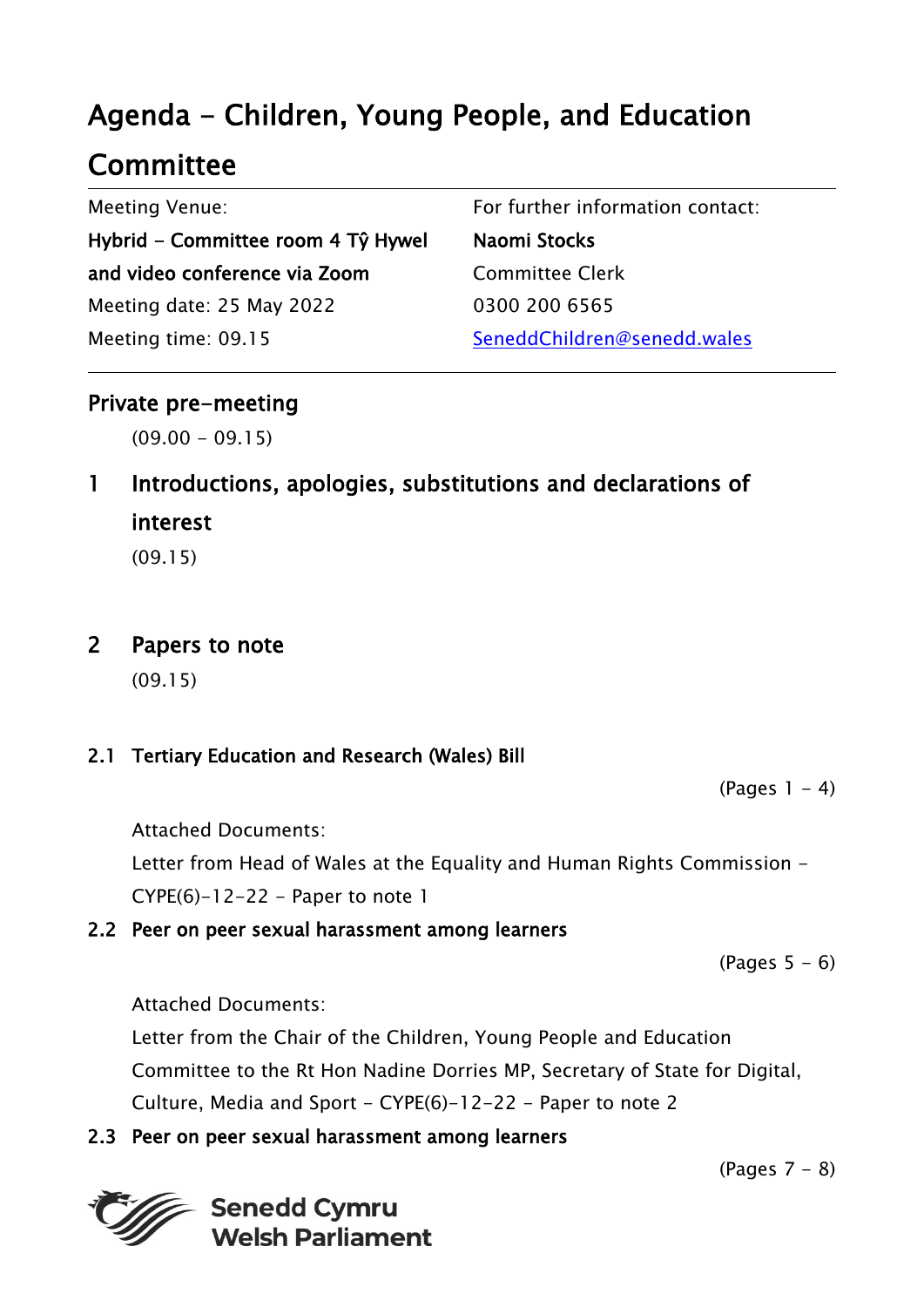Attached Documents:

Letter from the Chair of the Children, Young People and Education Committee to Coleg Cambria students - CYPE(6)-12-22 - Paper to note 3

### 2.4 Forward work programme

(Page 9)

Attached Documents:

Letter from the Deputy Minister for Climate Change - CYPE(6)-12-22 - Paper to note 4

## 2.5 Forward work programme

(Pages 10 - 11)

Attached Documents:

Letter from the Chair of the Children, Young People and Education Committee to the Minister for Education and Welsh Language - CYPE(6)-12- 22 - Paper to note 5

3 Motion under Standing Order 17.42(ix) to resolve to exclude the remainder of the meeting and for item 1 at the meeting on 16 June

(09.15)

# 4 Qualifications Wales - update on priorities [part 2]

(09.15 - 10.00) (Pages 12 - 25)

Attached Documents:

Research brief from the meeting on the 27 April 2022

 $CYPE(6)-12-22 - Private paper 1$ 

 $CYPE(6)-12-22$  – Private paper 2

PowerPoint presentation

# Break

 $(10.00 - 10.10)$